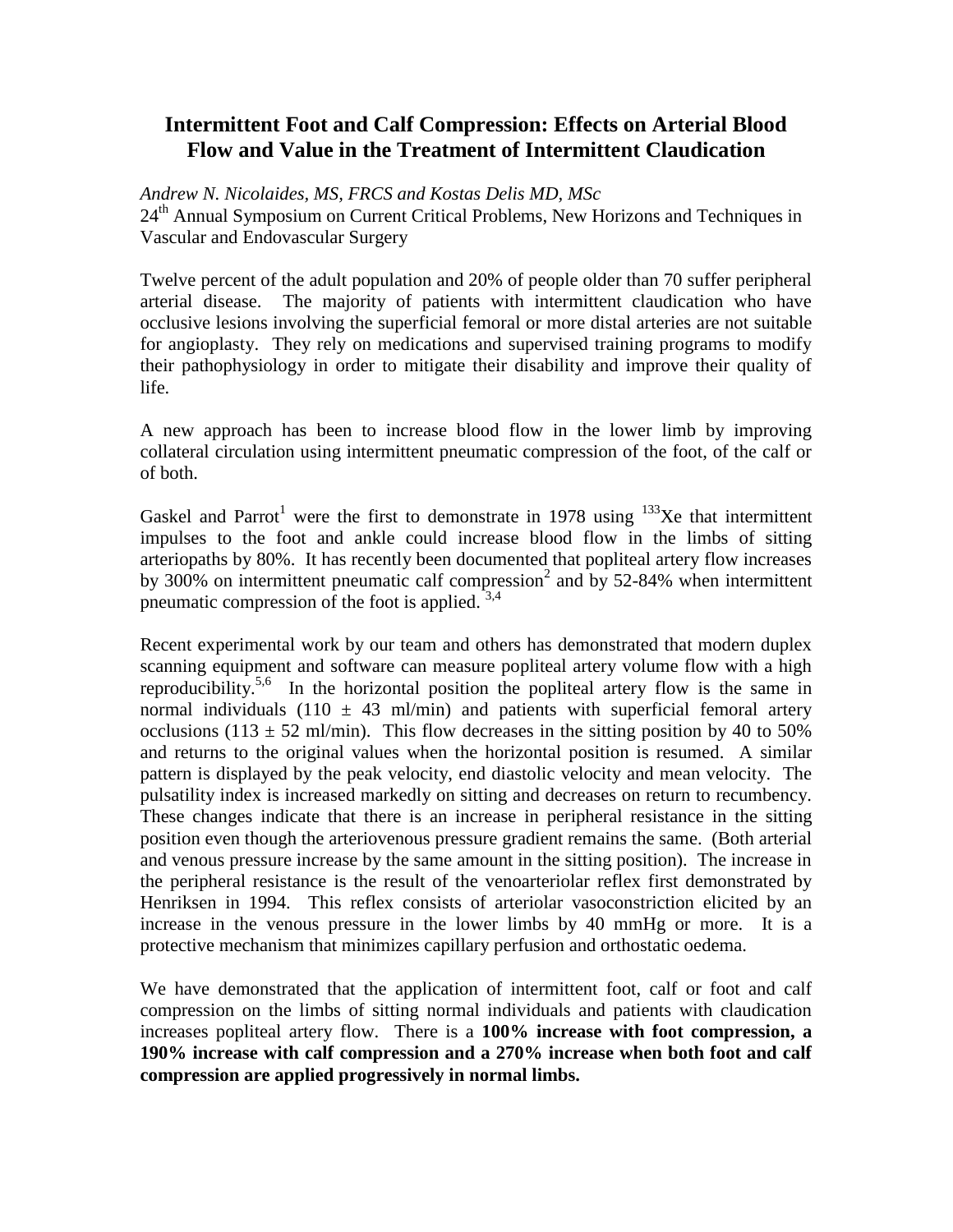The higher increase in popliteal artery flow with compression of foot and calf and its associated increase in foot skin perfusion has been demonstrated by another team.<sup>8</sup>

**In the arteriopaths, the corresponding increases in flow are 50%, 130% and 170%**  respectively.<sup>6</sup> Peak systolic and end-diastolic velocities increase with a corresponding decrease in the pulsatility index. These changes can be explained by a double mechanism: (a) a reduction in the venous pressure (pressure of competent venous valves) producing an increased arteriovenous pressure gradient and (b) abolition of the venoarteriolar reflux.

A randomized controlled study was performed to determine whether the daily use of pneumatic compression delivered simultaneously to the foot and calf (IPFCC) can improve long-term claudication distance and arterial hemodynamics of the leg in patients with intermittent claudication due to PVD (Fontaine II).

Eighty-five patients were investigated in total but only 41 were randomized. (Exclusions: Cardiorespiratory Problems 55%, Orthopedic Problems 18%, Poor Walking Ability 9%, Inconsistent Walking Ability 7%, and Walking Ability Exceeding the Requirements of the Study 11%). Forty-one patients with stable intermittent claudication due to PVD were randomly allotted in two groups to receive:

Group 1: IPFCC and salicylic acid (75 mg/day aspirin). Group 1: IPFCC and salicylic acid (75 mg/day aspirin).<br>
Group 2 (Control): Salicylic acid (75 mg/day aspirin) alone. I encouraged to exercise. Both groups were

The two groups were matched for age, sex, claudication distances and arterial hemodynamics (Resting-Ankle Brachial Index (ABI) and Post Exercise-ABI), smoking and diabetes mellitus. Medium duration of symptoms: Group 1: 1.9 yrs., Group 2: 2.1 yrs, with onset of claudication on exercise being clinically unchanged, in terms of walking distance or recovery time, for at least 12 months prior to their inclusion into this trial. The ABI was measured by the higher ankle pressure from dorsalis pedis or posterior tibial arteries divided by the higher of the two brachial artery pressures, with the patient in a horizontal position, using a continuous-wave Doppler.

Group 1 returned their IPFCC pumps at 5 months and followed Group 2 protocol (salicylic acid 75 mg/day aspirin and unsupervised exercise) for 12 more months. Both groups were followed for  $5 + 12$  (=17) months in order to evaluate the long-term effect of the lower limb impulse treatment.

# **Results**

# **Initial Claudication Distances (ICD)**

Group 1: Increased from 77.5m to  $225m$  (=2.90 times) after 3 months. (p<.001) Increased from 225m to 230m (=2.97 times) after 5 months.

Group 2: No significant increase in ICD. (p>.05)

Group 1: 12 months post treatment was not statistically different from that at the end of treatment period.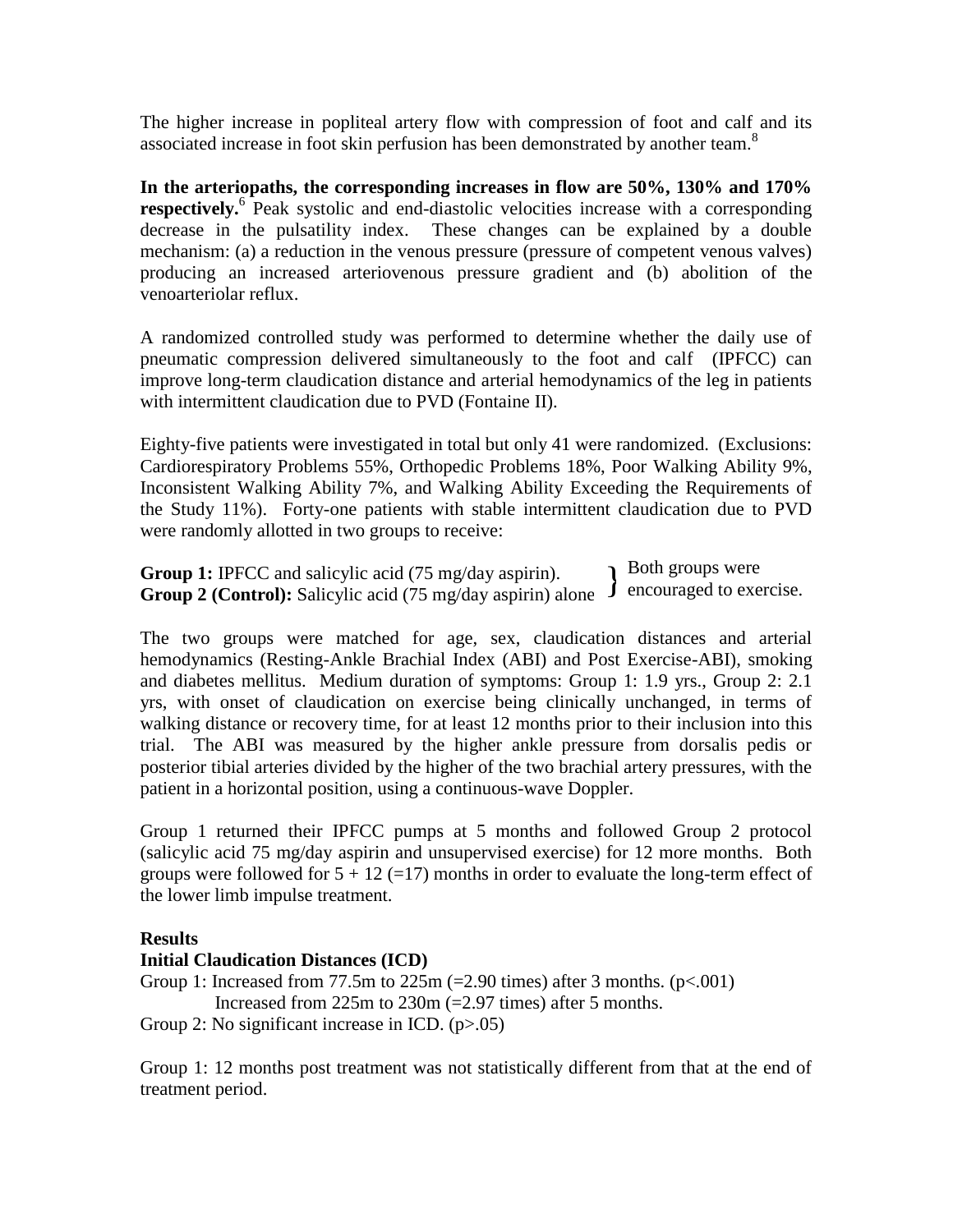### **Absolute Claudication Distances (ACD)**

Group 1: Increased from 137.5m to  $380.5m$  (=2.76 times) after 3 months. Increased from 380.5m to 429m (=3.12 times) after 5 months.

## **Resting ABI**

Group 1: Increased from .59 to .69  $(=14\%)$  after 3 months.

Increased from .69 to .69 after 5 months. (Plateau in  $\sim$  2 months).

Group 2: No significant changes.

Group 1: 12 months after trial, r-ABI was unchanged.

# **Post Exercise ABI**

Group 1: Increased from .217 to .327 (=51%) after 2 months.

Increased from .217 to .355 (=64%) after 5 months.

Group 2: No significant changes.

Group 1: 12 months after trial, P-eABI no significant changes.

### **Resting Popliteal Artery Volume Flow (vFl)**

Group 1: Increased from 100 ml/min to 136 ml/min (=36%) after 5 months. (Peaked after  $2<sup>nd</sup>$  and 3rd months).

Group 2: No significant changes.

# **Conclusion**

This study clearly demonstrates that IPFCC is an effective treatment in the management of intermittent claudication producing significant improvements both in the walking ability (ICD and ACD) and the arterial hemodynamics in the calf. Follow-up investigation one year after this treatment was completed has shown that the benefits gained are well sustainable.

# **References**

- 1. Gaskell P, Parrott JCV. The effect of a mechanical venous pump on the circulation of the feet in the presence of arterial obstruction. Surg Gyn Obst 1978;16:538-592.
- 2. van Bemmelen P, Mattos M et al. Augmentation of blood flow in limbs with occlusive arterial disease by intermittent calf compression. J Vasc Surg 1994;19:1052-1058.
- 3. Delis K, Azizi ZA, Nicolaides AN, Stevens RJG, Otah Labropoulos N, Stansby G, Lumley JSP. Determining the optimum intermittent pneumatic compression stimulus for lower limb venous emptying using direct pressure measurements.
- 4. Morgan RH, Baile JV, Gardner AMN. Fox RH, Woodcock JP. Arterial flow enhancement by impulse compression. Vasc Surg 1991;25:8-15.
- 5. Morgan RH, Psaild JV, Stone J, Carolan G, Woodcock JP. Postural changes in femoral artery blood flow in normal subjects, patients with peripheral vascular occlusive disease and patients undergoing lumbar sympathectomy measured by duplex ultrasound fluxmetry. Eur J Vac Surg 1992;6:408-415.